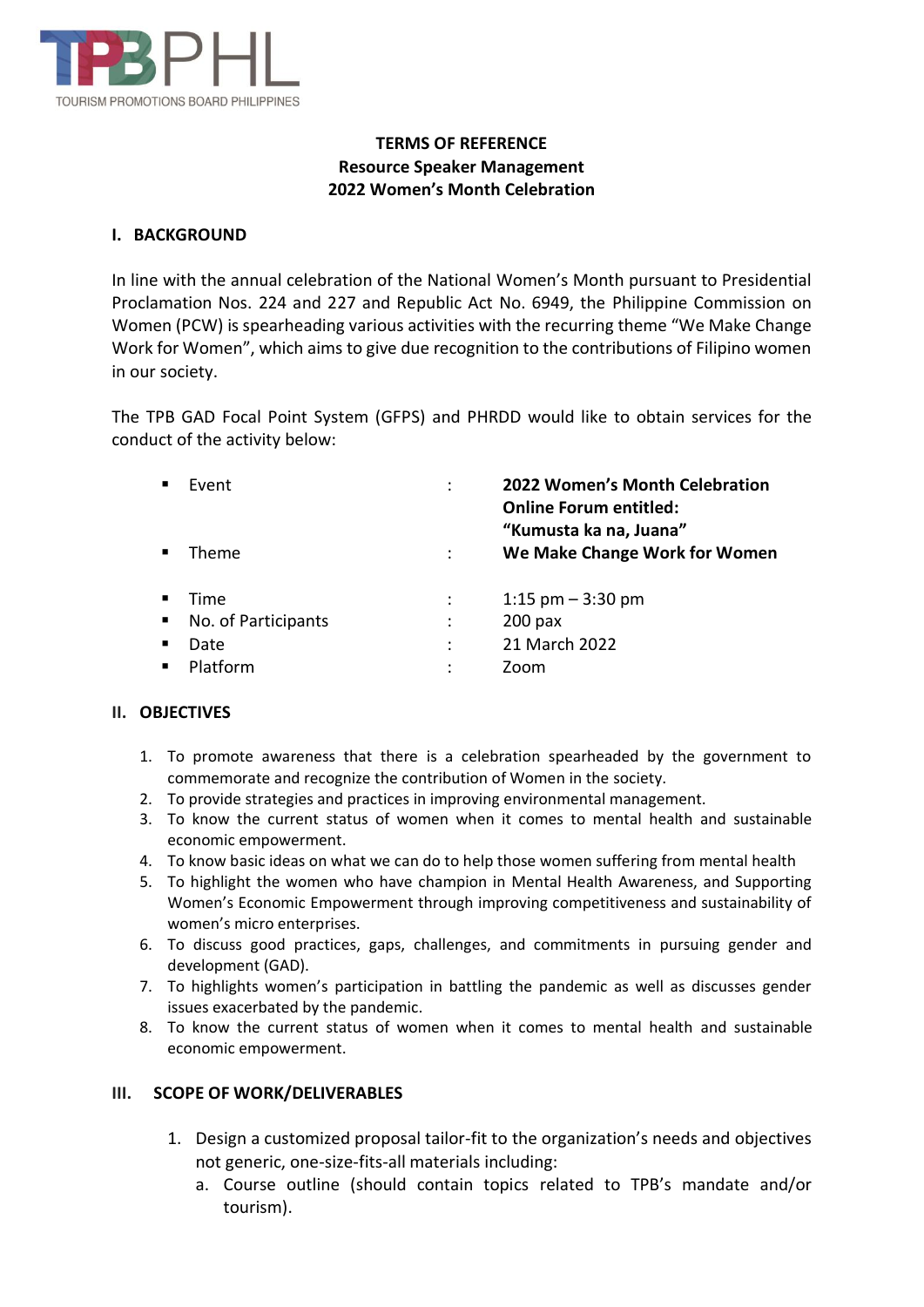2. Can provide two (2) subject matter experts **one for each** following topic:

## **WOMEN AND MENTAL HEALTH**

Mental health is a prerequisite for physical health, and is strongly interlinked with other development factors such as poverty, work and economic growth or peace and justice. Mental health plays a key role in efforts to achieve social inclusion and equity, universal health coverage, access to justice and human rights, and sustainable economic development.

## **GREEN AND SUSTAINABLE PRACTICES FOR WOMEN ECONOMIC EMPOWERMENT**

(Strategies to Improved Environmental Management)

Women are among the most affected by climate change. They are often the ones gathering water, fishing or farming land affected by flooding. Meanwhile, their voices are often ignored in environmental planning and management. They also have less access to land and productive resources.

Supporting Women's Economic Empowerment seeks to advance the economic empowerment of women micro entrepreneurs (WMEs) and their workers through (1) improving competitiveness and sustainability of women's micro enterprises and (2) improving the enabling environment for women's economic empowerment.

- 3. Submit a statement of acceptability of the schedule of the abovementioned Scope of Deliverables.
- Pre-Session:
	- 1. Must submit a proposed course outline for approval of the end-user
- In-Session:
	- 1. Zoom and program moderator and program management committee
- Post-session:
	- 1. Provision of certificates, post-program/terminal reports, copy of presentations, photos, and raw and edited file recordings of the whole learning session

#### **IV. ELIGIBILITY REQUIREMENTS**

- **A.** Qualifications of Firm
	- 1. Bidder must have at least three (3) years of experience in providing training and learning interventions in government and private offices.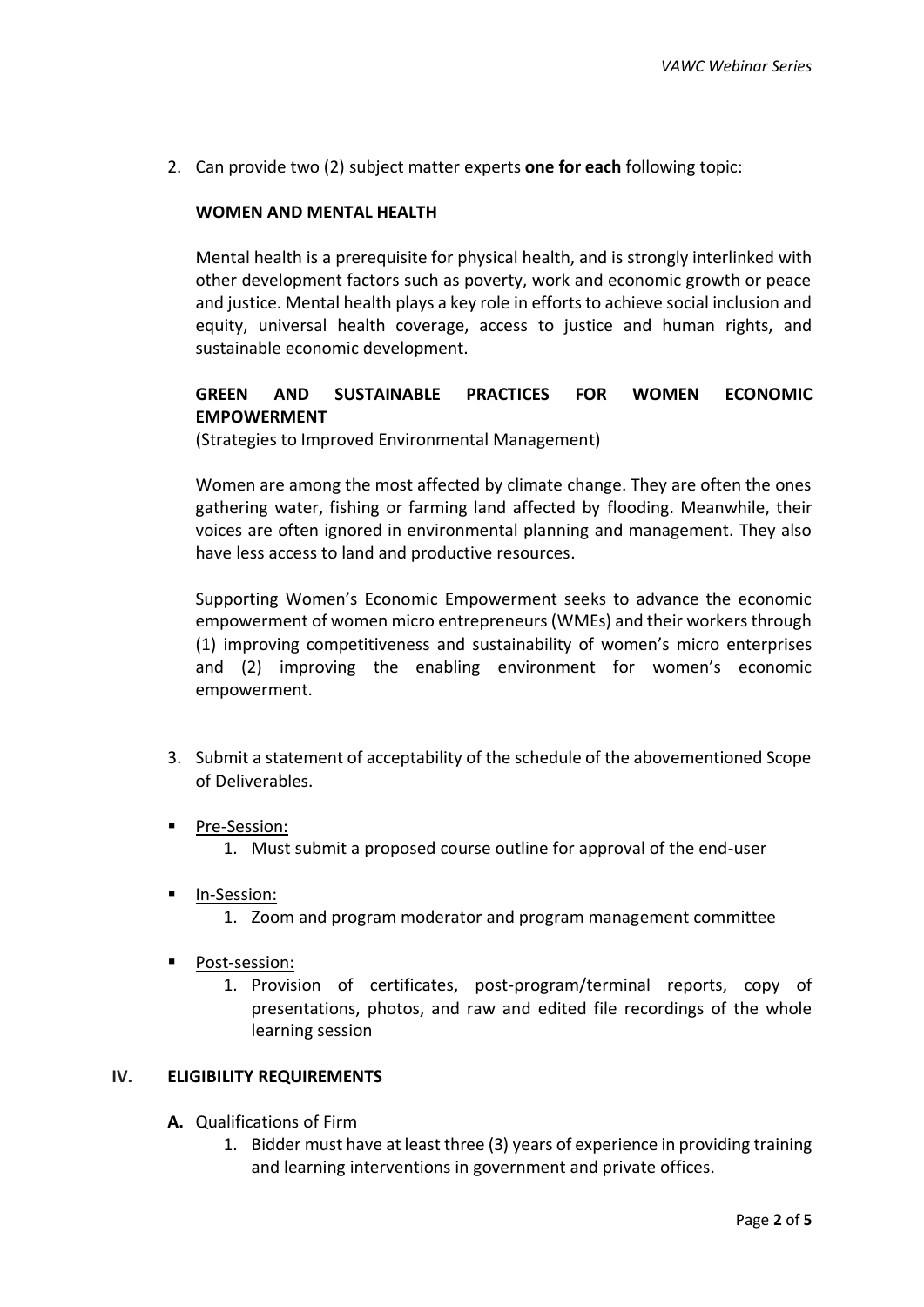- a. Submit SEC registration and Article of Incorporation, DTI or CDA registration, whichever is applicable.
- b. Submit a list of ongoing and completed government and private contracts, including contracts awarded but not yet started, if any, whether similar or not similar in nature and complexity to the contract to be bid within the past 3 years. The list shall include the name of the contract and brief description of the consulting services, the client, date of award of contract, amount of contract, contract duration. The contract awarded must be supported with a copy of the contract/PO, Notice of Award, Notice to Proceed, or Certificate of project completion, whichever is applicable.
- 2. Bidder must have conducted at least 10 virtual learning sessions using zoom platform.
- 3. Bidder must be able to provide the following key personnel that will take care of the online training using zoom technology:
	- a. Subject matter expert:
		- Must have at least two (2) years of experience in handling engagements similar to the given topics. Submit Curriculum Vitae of the Subject Matter Experts.
		- Each speaker must be knowledgeable in either of the given topics -Submit certificates/any documentation that the SME is conducting the said topic/s
	- b. List of key persons involved:
		- project management team minimum of 1 person as moderator, 1 subject matter expert with respective work assignments during preparation and actual learning session and submit their curriculum vitae using the TPF6 Form.
		- must have at least 1 year of experience as facilitator/moderator for the face to face or virtual training.
- 4. Bidder must have Zoom account. Submit proof of licensed zoom account for use in this project that will host the entire online training.
- 5. Submit a proposed course outline.

# **V. TECHNICAL CRITERIA**

Bidders are required to make a 10-minute presentation of their proposal. The proposal shall be rated based on the following criteria:

| <b>CRITERIA</b>                             |                                                                                                             |           | Rating |
|---------------------------------------------|-------------------------------------------------------------------------------------------------------------|-----------|--------|
| <b>Firm Experience and Capability</b><br>٠. |                                                                                                             | 30 points |        |
|                                             | Has been involved in providing training and<br>learning interventions in government and<br>private offices: |           |        |

## **RATING SHEET**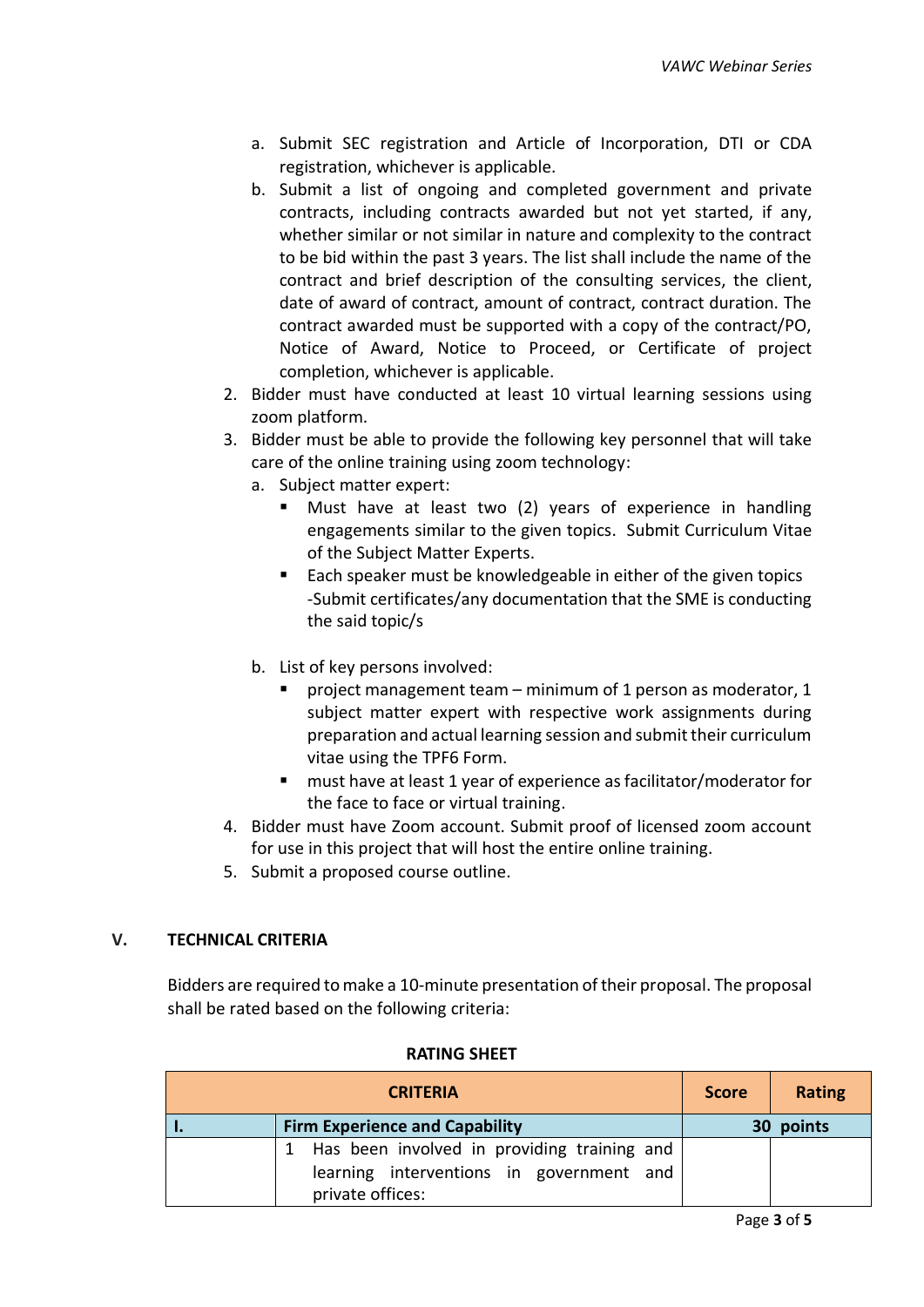|     | $\triangleright$ More than 3 years (15)<br>$\triangleright$ At least 3 years (10)<br>Conducted virtual learning sessions using<br>$\mathbf{2}$<br>zoom platform:<br>$\geq$ 20 sessions and above (15)<br>$\triangleright$ Above 10 sessions but less than 20 (10)<br>10 sessions and below (5)<br>$\blacktriangleright$                                                                                                                                                                                                |            |
|-----|------------------------------------------------------------------------------------------------------------------------------------------------------------------------------------------------------------------------------------------------------------------------------------------------------------------------------------------------------------------------------------------------------------------------------------------------------------------------------------------------------------------------|------------|
| II. | Qualification of Subject Matter Expert who will be<br>assigned to the Project                                                                                                                                                                                                                                                                                                                                                                                                                                          | 30 points  |
|     | Experience in Conducting Learning Session or<br>$\mathbf{1}$<br>Fora<br>$\triangleright$ 5 years and above conducting learning<br>sessions (15)<br>$\triangleright$ More than 3 years but less than 5 years of<br>conducting learning sessions (10)<br>$\triangleright$ At least 2 years conducting learning<br>sessions (5)<br>Conduct of Learning Session/Engagement similar to<br>the given topic.<br>$\triangleright$ Conducted more than 10 sessions-(15)<br>$\triangleright$ Conducted 9 sessions and below (10) |            |
| Ш.  | <b>Plan of Approach and Methodology</b>                                                                                                                                                                                                                                                                                                                                                                                                                                                                                | 40 points  |
|     | 1. Bidder's proposal of the course outline; new<br>strategies/ideas/activities during the actual<br>learning session (20)<br>2. Relevance of the customized topics to the<br>organization's needs and objectives (15)<br>3. Proof of licensed zoom account that will host<br>the entire online training (5)                                                                                                                                                                                                            |            |
|     | <b>TOTAL</b>                                                                                                                                                                                                                                                                                                                                                                                                                                                                                                           | 100 points |

The contract shall be awarded to the bidder with the Highest/Single Rated Responsive Bid (HRRB/SRRB) be determined using the Quality Cost Based Evaluation.

The Technical and Financial Proposal is given the following percent weight:

| Proposal                  | Weight |
|---------------------------|--------|
| <b>Technical Proposal</b> | 85%    |
| <b>Financial Proposal</b> | 15%    |